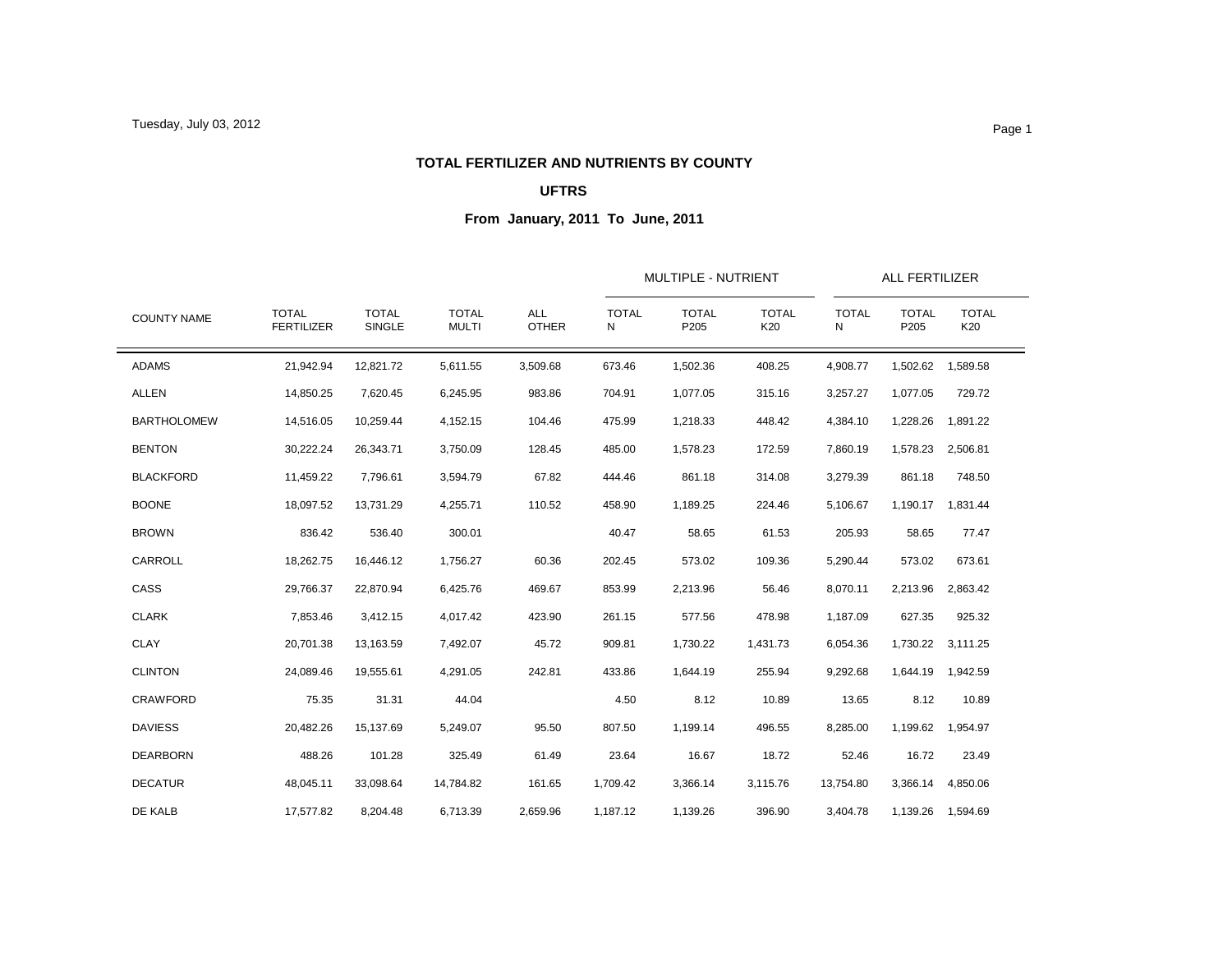Tuesday, July 03, 2012 Page 2

## **TOTAL FERTILIZER AND NUTRIENTS BY COUNTY**

### **UFTRS**

|                    |                                   |                        | <b>TOTAL</b><br><b>MULTI</b> | <b>ALL</b><br><b>OTHER</b> | <b>MULTIPLE - NUTRIENT</b> |                      |                     | ALL FERTILIZER    |                      |                     |
|--------------------|-----------------------------------|------------------------|------------------------------|----------------------------|----------------------------|----------------------|---------------------|-------------------|----------------------|---------------------|
| <b>COUNTY NAME</b> | <b>TOTAL</b><br><b>FERTILIZER</b> | <b>TOTAL</b><br>SINGLE |                              |                            | <b>TOTAL</b><br>N          | <b>TOTAL</b><br>P205 | <b>TOTAL</b><br>K20 | <b>TOTAL</b><br>N | <b>TOTAL</b><br>P205 | <b>TOTAL</b><br>K20 |
| DELAWARE           | 17,871.69                         | 13,029.86              | 4,606.80                     | 235.04                     | 435.92                     | 1,333.48             | 573.38              | 4,713.10          | 1,333.49             | 2,309.29            |
| <b>DUBOIS</b>      | 22,909.30                         | 19,425.02              | 3,332.09                     | 152.19                     | 512.43                     | 978.71               | 126.32              | 7,869.99          | 978.71               | 1,804.65            |
| <b>ELKHART</b>     | 16,391.17                         | 11,368.84              | 3,977.22                     | 1,045.11                   | 450.16                     | 680.09               | 290.86              | 3,341.30          | 680.24               | 1,962.23            |
| <b>FAYETTE</b>     | 11,157.05                         | 8,156.40               | 2,968.00                     | 32.65                      | 377.11                     | 783.00               | 453.00              | 2,616.86          | 784.62               | 1,105.31            |
| <b>FLOYD</b>       | 1,146.11                          | 134.26                 | 686.88                       | 324.97                     | 64.29                      | 66.60                | 64.15               | 116.48            | 66.71                | 69.13               |
| <b>FOUNTAIN</b>    | 22,888.01                         | 16,581.53              | 6,281.21                     | 25.27                      | 834.34                     | 1,765.84             | 1,026.98            | 6,858.47          | 1,765.85             | 2,419.15            |
| <b>FRANKLIN</b>    | 6,885.42                          | 4,565.79               | 2,206.67                     | 112.96                     | 401.78                     | 574.87               | 188.59              | 1,493.76          | 574.87               | 923.20              |
| <b>FULTON</b>      | 23,028.76                         | 17,418.22              | 5,371.61                     | 238.93                     | 585.11                     | 1,684.06             | 284.62              | 7,068.21          | 1,684.07             | 3,125.60            |
| <b>GIBSON</b>      | 22,225.30                         | 17,112.15              | 5,010.47                     | 102.68                     | 760.67                     | 1,532.71             | 254.51              | 8,559.67          | 1,532.71             | 2,114.60            |
| <b>GRANT</b>       | 16,021.58                         | 10,724.78              | 4,746.01                     | 550.79                     | 531.12                     | 1,399.50             | 577.00              | 4,176.59          | 1,399.52             | 2,194.37            |
| GREENE             | 10,296.37                         | 6,931.34               | 3,259.33                     | 105.71                     | 480.94                     | 782.58               | 473.07              | 3,361.11          | 782.67               | 1,246.07            |
| <b>HAMILTON</b>    | 18,581.15                         | 10,912.88              | 6,657.36                     | 1,010.91                   | 774.05                     | 969.91               | 558.43              | 4,797.40          | 969.98               | 1,284.25            |
| <b>HANCOCK</b>     | 17,269.80                         | 12,905.93              | 3,958.15                     | 405.71                     | 439.82                     | 1,398.40             | 175.42              | 6,109.88          | 1,398.45             | 1,973.50            |
| <b>HARRISON</b>    | 15,737.93                         | 10,966.96              | 4,705.92                     | 65.05                      | 614.57                     | 1,370.31             | 179.68              | 3,574.71          | 1,373.14             | 1,752.15            |
| <b>HENDRICKS</b>   | 5,895.13                          | 2,841.20               | 2,703.64                     | 350.30                     | 293.00                     | 455.75               | 210.74              | 1,336.51          | 455.75               | 589.73              |
| <b>HENRY</b>       | 13,987.29                         | 9,584.12               | 4,330.10                     | 73.07                      | 472.57                     | 1,220.08             | 473.96              | 3,633.16          | 1,220.20             | 1,603.20            |
| <b>HOWARD</b>      | 10,303.85                         | 7,664.60               | 2,502.29                     | 136.96                     | 311.24                     | 730.96               | 161.78              | 2,531.55          |                      | 730.96 1,125.10     |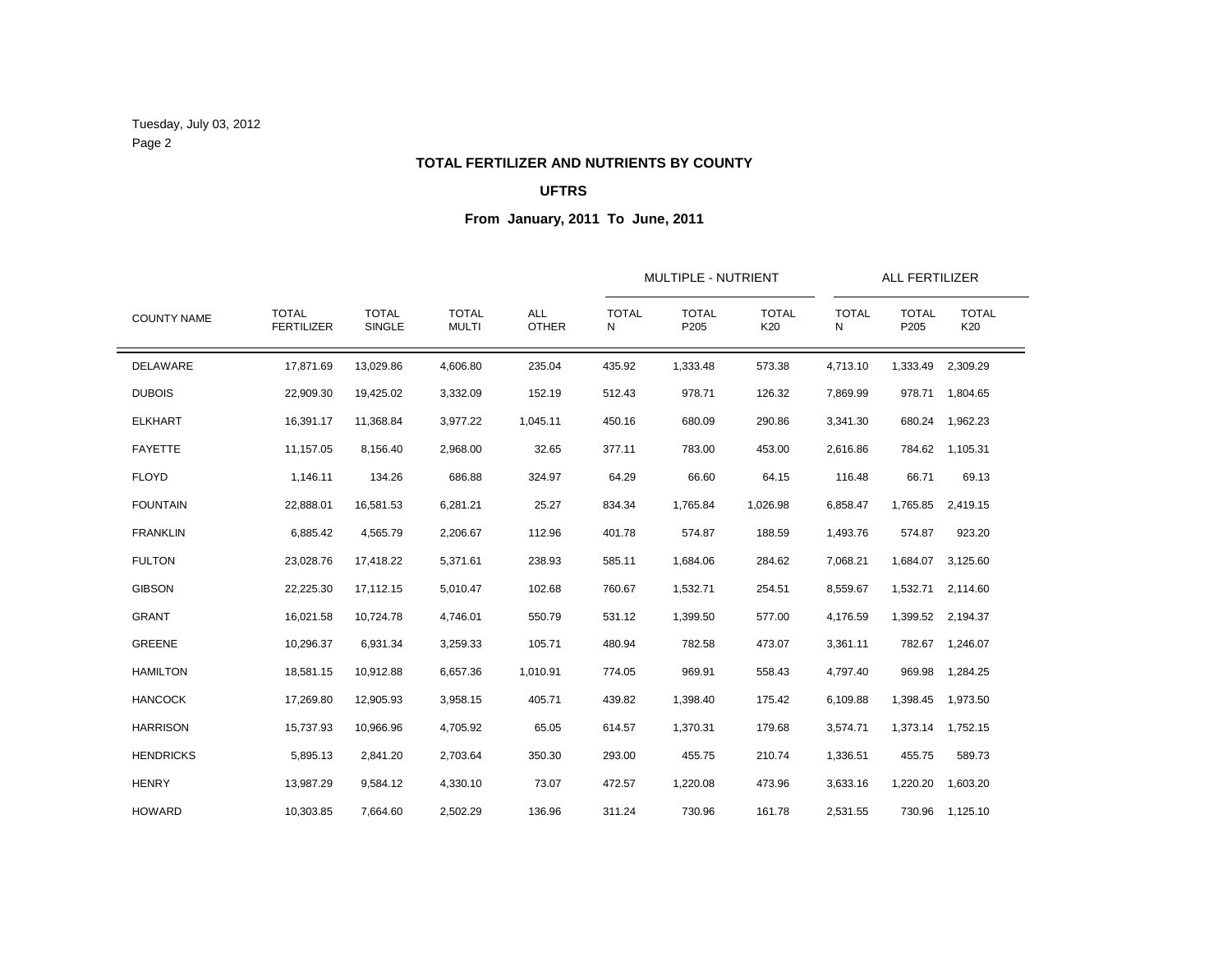### **TOTAL FERTILIZER AND NUTRIENTS BY COUNTY**

### **UFTRS**

|                    |                                   |                               |                              |                            |                   | <b>MULTIPLE - NUTRIENT</b> |                     |                   | <b>ALL FERTILIZER</b>                                                                                                                                                              |                     |
|--------------------|-----------------------------------|-------------------------------|------------------------------|----------------------------|-------------------|----------------------------|---------------------|-------------------|------------------------------------------------------------------------------------------------------------------------------------------------------------------------------------|---------------------|
| <b>COUNTY NAME</b> | <b>TOTAL</b><br><b>FERTILIZER</b> | <b>TOTAL</b><br><b>SINGLE</b> | <b>TOTAL</b><br><b>MULTI</b> | <b>ALL</b><br><b>OTHER</b> | <b>TOTAL</b><br>N | <b>TOTAL</b><br>P205       | <b>TOTAL</b><br>K20 | <b>TOTAL</b><br>N | <b>TOTAL</b><br>P205<br>793.22<br>3,391.30<br>2,174.85<br>688.11<br>372.54<br>249.84<br>1,770.02<br>2,503.25<br>1,402.64<br>1,530.25<br>1,054.90<br>2,236.82<br>675.87<br>1,545.10 | <b>TOTAL</b><br>K20 |
| <b>HUNTINGTON</b>  | 12,421.81                         | 8,536.84                      | 3,430.61                     | 454.37                     | 357.82            | 793.18                     | 456.27              | 2,628.40          |                                                                                                                                                                                    | 1,835.95            |
| <b>JACKSON</b>     | 52,133.95                         | 26,514.53                     | 19,736.41                    | 5,883.01                   | 1,877.40          | 3,391.27                   | 1,365.72            | 8,883.97          |                                                                                                                                                                                    | 6,119.96            |
| <b>JASPER</b>      | 34,562.76                         | 25,115.35                     | 6,461.87                     | 2,985.55                   | 844.07            | 2,174.84                   | 121.45              | 9,061.05          |                                                                                                                                                                                    | 3,204.88            |
| JAY                | 11,146.78                         | 8,408.07                      | 2,550.34                     | 188.37                     | 241.24            | 688.11                     | 380.66              | 3,516.97          |                                                                                                                                                                                    | 856.97              |
| <b>JEFFERSON</b>   | 3,984.87                          | 1,363.84                      | 2,558.78                     | 62.25                      | 220.33            | 358.92                     | 650.02              | 613.63            |                                                                                                                                                                                    | 779.82              |
| <b>JENNINGS</b>    | 2,852.28                          | 1,282.15                      | 1,543.98                     | 26.15                      | 126.63            | 249.84                     | 283.82              | 783.96            |                                                                                                                                                                                    | 414.12              |
| <b>JOHNSON</b>     | 20,933.55                         | 13,229.22                     | 7,215.85                     | 488.48                     | 902.20            | 1,765.78                   | 1,153.14            | 6,636.67          |                                                                                                                                                                                    | 2,599.03            |
| <b>KNOX</b>        | 48,369.33                         | 32,073.25                     | 15,851.40                    | 444.68                     | 2,515.14          | 2,503.24                   | 2,539.00            | 16,985.29         |                                                                                                                                                                                    | 3,948.00            |
| <b>KOSCIUSKO</b>   | 35,391.28                         | 28,485.64                     | 6,679.66                     | 225.98                     | 650.15            | 1,402.63                   | 500.48              | 7,862.91          |                                                                                                                                                                                    | 3,226.44            |
| LAGRANGE           | 28,659.47                         | 20,629.01                     | 7,577.68                     | 452.78                     | 923.10            | 1,529.02                   | 358.59              | 5,402.40          |                                                                                                                                                                                    | 3,157.34            |
| LAKE               | 17,761.50                         | 10,721.31                     | 5,779.50                     | 1,260.69                   | 705.41            | 1,054.89                   | 145.21              | 3,562.59          |                                                                                                                                                                                    | 1,821.95            |
| <b>LA PORTE</b>    | 29,516.34                         | 20,276.78                     | 8,783.69                     | 455.87                     | 1,093.37          | 2,236.82                   | 266.40              | 8,594.09          |                                                                                                                                                                                    | 3,418.52            |
| LAWRENCE           | 6,384.14                          | 4,500.32                      | 1,785.47                     | 98.35                      | 271.58            | 675.84                     | 23.26               | 1,292.52          |                                                                                                                                                                                    | 1,009.09            |
| <b>MADISON</b>     | 23,645.18                         | 17,617.15                     | 5,715.54                     | 312.49                     | 545.75            | 1,545.08                   | 106.99              | 7,933.83          |                                                                                                                                                                                    | 2,298.95            |
| <b>MARION</b>      | 14,159.02                         | 785.26                        | 11,169.84                    | 2,203.92                   | 1,196.92          | 184.35                     | 377.13              | 1,277.56          | 192.70                                                                                                                                                                             | 390.14              |
| <b>MARSHALL</b>    | 19,653.45                         | 15,528.32                     | 4,017.12                     | 108.01                     | 499.25            | 1,336.64                   | 129.49              | 6,778.21          | 1,336.64                                                                                                                                                                           | 2,271.30            |
| <b>MARTIN</b>      | 7,500.84                          | 6,033.38                      | 1,461.96                     | 5.50                       | 204.72            | 522.52                     | 27.73               | 2,516.98          | 522.52                                                                                                                                                                             | 579.68              |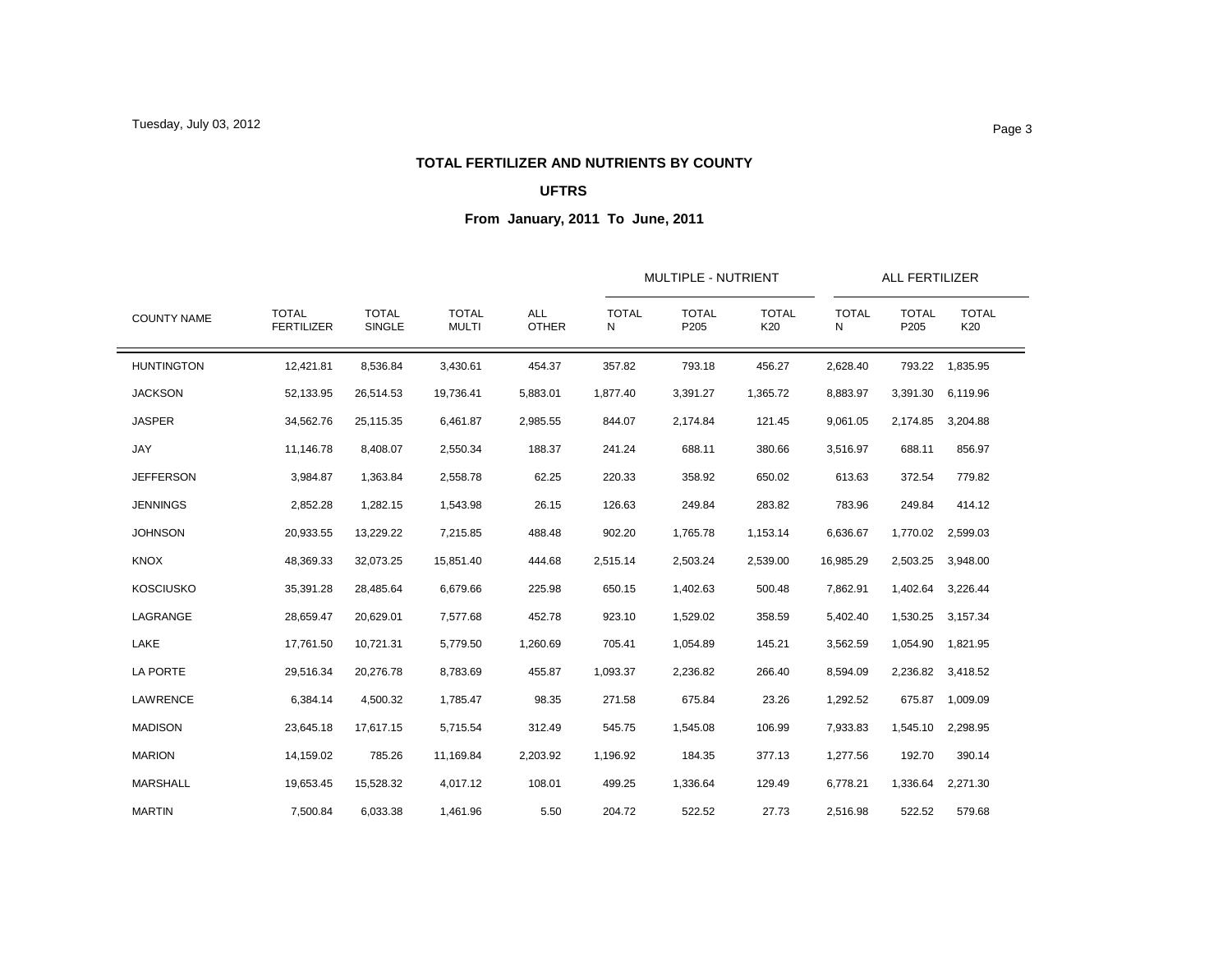Tuesday, July 03, 2012 Page 4

# **TOTAL FERTILIZER AND NUTRIENTS BY COUNTY**

### **UFTRS**

|                    |                                   | MULTIPLE - NUTRIENT<br><b>TOTAL</b><br><b>TOTAL</b><br><b>ALL</b><br><b>TOTAL</b><br><b>TOTAL</b><br><b>TOTAL</b><br><b>TOTAL</b><br><b>TOTAL</b><br>SINGLE<br><b>MULTI</b><br><b>OTHER</b><br>P205<br>P205<br>N<br>K20<br>N<br>11,550.46<br>37.90<br>467.29<br>1,320.12<br>360.27<br>3,647.70<br>3,939.77<br>1,320.15<br>311.22<br>712.71<br>125.65<br>59.54<br>33.13<br>38.39<br>98.54<br>33.27<br>11,200.42<br>321.96<br>26,871.57<br>1,272.68<br>2,726.09<br>2,130.34<br>11,633.41<br>2,726.09<br>4,384.65<br>2,575.26<br>101.93<br>282.35<br>745.29<br>237.14<br>2,280.77<br>745.30<br>23,192.22<br>5,573.23<br>8,696.99<br>561.71<br>1,497.80<br>622.76<br>8,093.64<br>1,497.80<br>65.91<br>887.28<br>307.26<br>8,688.09<br>3,043.88<br>349.04<br>2,333.19<br>887.28<br>182.49<br>26.53<br>2.11<br>2.12<br>4.25<br>4.01<br>2.74<br>55.45<br>55.82<br>1,329.24<br>1,267.57<br>185.03<br>272.55<br>188.36<br>510.57<br>272.68<br>1,305.86<br>1,049.90<br>31.55<br>119.61<br>305.29<br>159.02<br>710.20<br>305.29 |                     |          |          |          |        | ALL FERTILIZER |          |                   |
|--------------------|-----------------------------------|----------------------------------------------------------------------------------------------------------------------------------------------------------------------------------------------------------------------------------------------------------------------------------------------------------------------------------------------------------------------------------------------------------------------------------------------------------------------------------------------------------------------------------------------------------------------------------------------------------------------------------------------------------------------------------------------------------------------------------------------------------------------------------------------------------------------------------------------------------------------------------------------------------------------------------------------------------------------------------------------------------------------|---------------------|----------|----------|----------|--------|----------------|----------|-------------------|
| <b>COUNTY NAME</b> | <b>TOTAL</b><br><b>FERTILIZER</b> |                                                                                                                                                                                                                                                                                                                                                                                                                                                                                                                                                                                                                                                                                                                                                                                                                                                                                                                                                                                                                      | <b>TOTAL</b><br>K20 |          |          |          |        |                |          |                   |
| <b>MIAMI</b>       | 15,528.12                         |                                                                                                                                                                                                                                                                                                                                                                                                                                                                                                                                                                                                                                                                                                                                                                                                                                                                                                                                                                                                                      |                     |          |          |          |        |                |          | 2,171.07          |
| <b>MONROE</b>      | 1,149.57                          |                                                                                                                                                                                                                                                                                                                                                                                                                                                                                                                                                                                                                                                                                                                                                                                                                                                                                                                                                                                                                      |                     |          |          |          |        |                |          | 57.44             |
| <b>MONTGOMERY</b>  | 38,393.94                         |                                                                                                                                                                                                                                                                                                                                                                                                                                                                                                                                                                                                                                                                                                                                                                                                                                                                                                                                                                                                                      |                     |          |          |          |        |                |          | 3,493.97          |
| <b>MORGAN</b>      | 7,061.84                          |                                                                                                                                                                                                                                                                                                                                                                                                                                                                                                                                                                                                                                                                                                                                                                                                                                                                                                                                                                                                                      |                     |          |          |          |        |                |          | 941.38            |
| <b>NEWTON</b>      | 37,462.44                         |                                                                                                                                                                                                                                                                                                                                                                                                                                                                                                                                                                                                                                                                                                                                                                                                                                                                                                                                                                                                                      |                     |          |          |          |        |                |          | 2,402.47          |
| <b>NOBLE</b>       | 11,797.88                         |                                                                                                                                                                                                                                                                                                                                                                                                                                                                                                                                                                                                                                                                                                                                                                                                                                                                                                                                                                                                                      |                     |          |          |          |        |                |          | 1,595.38          |
| <b>OHIO</b>        | 213.27                            |                                                                                                                                                                                                                                                                                                                                                                                                                                                                                                                                                                                                                                                                                                                                                                                                                                                                                                                                                                                                                      |                     |          |          |          |        |                |          | 2.76              |
| ORANGE             | 2,652.63                          |                                                                                                                                                                                                                                                                                                                                                                                                                                                                                                                                                                                                                                                                                                                                                                                                                                                                                                                                                                                                                      |                     |          |          |          |        |                |          | 445.88            |
| <b>OWEN</b>        | 2,387.30                          |                                                                                                                                                                                                                                                                                                                                                                                                                                                                                                                                                                                                                                                                                                                                                                                                                                                                                                                                                                                                                      |                     |          |          |          |        |                |          | 363.74            |
| <b>PARKE</b>       | 9,874.15                          | 7,410.37                                                                                                                                                                                                                                                                                                                                                                                                                                                                                                                                                                                                                                                                                                                                                                                                                                                                                                                                                                                                             | 2,429.46            | 34.33    | 279.71   | 820.77   | 173.92 | 3,129.07       | 820.82   | 1,253.47          |
| PERRY              | 1,331.44                          | 1,064.23                                                                                                                                                                                                                                                                                                                                                                                                                                                                                                                                                                                                                                                                                                                                                                                                                                                                                                                                                                                                             | 230.85              | 36.36    | 28.37    | 71.95    | 1.17   | 225.97         | 71.97    | 351.91            |
| <b>PIKE</b>        | 5,161.70                          | 3,470.76                                                                                                                                                                                                                                                                                                                                                                                                                                                                                                                                                                                                                                                                                                                                                                                                                                                                                                                                                                                                             | 1,678.60            | 12.34    | 257.07   | 421.39   | 221.93 | 1,491.25       | 421.39   | 536.67            |
| <b>PORTER</b>      | 89,456.82                         | 61,993.14                                                                                                                                                                                                                                                                                                                                                                                                                                                                                                                                                                                                                                                                                                                                                                                                                                                                                                                                                                                                            | 19,619.16           | 7,844.53 | 2,535.22 | 6,627.01 | 961.51 | 25,699.73      | 6,627.04 | 8,674.60          |
| <b>POSEY</b>       | 37,882.28                         | 30,394.71                                                                                                                                                                                                                                                                                                                                                                                                                                                                                                                                                                                                                                                                                                                                                                                                                                                                                                                                                                                                            | 7,480.89            | 6.68     | 912.70   | 2,009.56 | 489.24 | 12,214.85      | 2,009.56 | 2,981.12          |
| <b>PULASKI</b>     | 37,655.12                         | 26,854.71                                                                                                                                                                                                                                                                                                                                                                                                                                                                                                                                                                                                                                                                                                                                                                                                                                                                                                                                                                                                            | 9,171.88            | 1,628.54 | 1,078.25 | 2,855.40 | 496.71 | 10,612.82      | 2,855.40 | 4,922.26          |
| <b>PUTNAM</b>      | 11,540.18                         | 7,911.86                                                                                                                                                                                                                                                                                                                                                                                                                                                                                                                                                                                                                                                                                                                                                                                                                                                                                                                                                                                                             | 3,351.96            | 276.36   | 441.62   | 1,069.06 | 188.06 | 3,448.07       | 1,069.40 | 1,069.96          |
| <b>RANDOLPH</b>    | 25,604.75                         | 19,113.49                                                                                                                                                                                                                                                                                                                                                                                                                                                                                                                                                                                                                                                                                                                                                                                                                                                                                                                                                                                                            | 6,313.59            | 177.67   | 647.26   | 2,055.85 | 678.82 | 5,504.66       |          | 2,075.43 3,250.00 |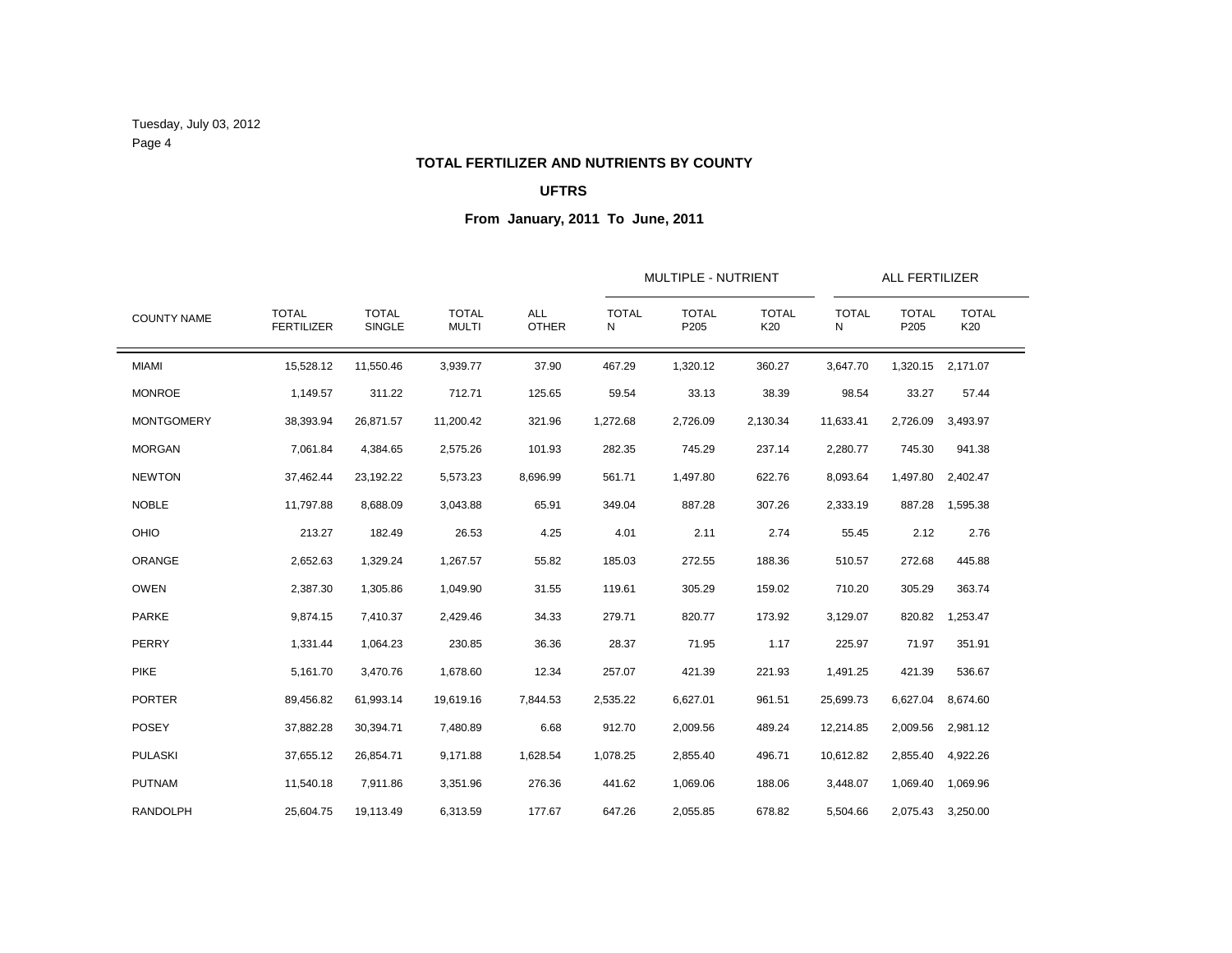### **TOTAL FERTILIZER AND NUTRIENTS BY COUNTY**

### **UFTRS**

|                    |                                   |                               |                              | <b>ALL</b><br><b>OTHER</b> |                   | <b>MULTIPLE - NUTRIENT</b> |                     | ALL FERTILIZER    |                      |                     |
|--------------------|-----------------------------------|-------------------------------|------------------------------|----------------------------|-------------------|----------------------------|---------------------|-------------------|----------------------|---------------------|
| <b>COUNTY NAME</b> | <b>TOTAL</b><br><b>FERTILIZER</b> | <b>TOTAL</b><br><b>SINGLE</b> | <b>TOTAL</b><br><b>MULTI</b> |                            | <b>TOTAL</b><br>N | <b>TOTAL</b><br>P205       | <b>TOTAL</b><br>K20 | <b>TOTAL</b><br>N | <b>TOTAL</b><br>P205 | <b>TOTAL</b><br>K20 |
| <b>RIPLEY</b>      | 7,805.06                          | 5,803.52                      | 1,725.14                     | 276.40                     | 288.55            | 691.23                     | 29.42               | 1.868.58          | 721.28               | 1,369.73            |
| <b>RUSH</b>        | 20,167.60                         | 14,743.74                     | 5,361.51                     | 62.35                      | 608.40            | 1,533.08                   | 632.84              | 5,860.11          | 1,646.43             | 2,097.87            |
| <b>ST JOSEPH</b>   | 22,653.42                         | 15,916.59                     | 6,435.13                     | 301.71                     | 969.84            | 1,513.14                   | 156.15              | 4,646.49          | 1,513.16             | 2,693.87            |
| <b>SCOTT</b>       | 2,808.59                          | 1,732.13                      | 1,028.30                     | 48.16                      | 79.25             | 231.03                     | 183.29              | 590.83            | 233.22               | 231.36              |
| SHELBY             | 13,339.36                         | 10,267.89                     | 2,981.10                     | 90.37                      | 416.37            | 1,031.91                   | 198.48              | 4,991.43          | 1,133.46             | 1,285.10            |
| <b>SPENCER</b>     | 21,273.26                         | 17,122.16                     | 4,097.20                     | 53.90                      | 680.17            | 1,727.07                   | 26.33               | 7,068.26          | 1,727.10             | 2,567.22            |
| <b>STARKE</b>      | 17,377.92                         | 11,736.11                     | 3,665.18                     | 1,976.63                   | 455.21            | 1,096.24                   | 86.15               | 4,419.47          | 1,096.24             | 1,898.39            |
| <b>STEUBEN</b>     | 6,128.86                          | 4,669.57                      | 949.00                       | 510.28                     | 108.05            | 258.14                     | 105.74              | 1,388.93          | 258.14               | 867.64              |
| <b>SULLIVAN</b>    | 20,003.32                         | 11,907.19                     | 8,027.95                     | 68.18                      | 847.58            | 1,581.77                   | 2,147.05            | 6,874.87          |                      | 1,581.79 2,546.07   |
| SWITZERLAND        | 91.90                             | 60.76                         | 30.75                        | 0.40                       | 5.28              | 4.68                       | 1.81                | 42.96             | 4.68                 | 5.17                |
| TIPPECANOE         | 29,317.41                         | 21,025.98                     | 7,973.45                     | 317.98                     | 1,025.70          | 1,795.71                   | 815.91              | 7,001.79          | 1,795.71             | 2,752.14            |
| <b>TIPTON</b>      | 13,594.71                         | 10.635.68                     | 2,738.16                     | 220.87                     | 287.24            | 1,102.79                   | 66.79               | 4,497.44          | 1,102.79             | 1,309.19            |
| <b>UNION</b>       | 8,472.34                          | 6,716.61                      | 1,742.25                     | 13.49                      | 202.23            | 548.83                     | 129.41              | 2,295.76          | 548.83               | 533.24              |
| VANDERBURGH        | 7,790.87                          | 3,984.87                      | 3,381.36                     | 424.65                     | 356.05            | 489.12                     | 131.29              | 1,895.77          | 489.35               | 654.35              |
| <b>VERMILLION</b>  | 7,135.30                          | 4,068.56                      | 2,920.92                     | 145.82                     | 520.57            | 582.16                     | 490.15              | 2,044.24          | 582.16               | 964.45              |
| <b>VIGO</b>        | 3,864.00                          | 2,255.70                      | 1,476.66                     | 131.64                     | 225.87            | 302.51                     | 130.67              | 1,093.94          | 302.54               | 545.83              |
| WABASH             | 17,646.32                         | 14,352.65                     | 3,220.76                     | 72.91                      | 398.89            | 1,049.53                   | 141.27              | 5,889.27          |                      | 1,073.75 1,975.94   |